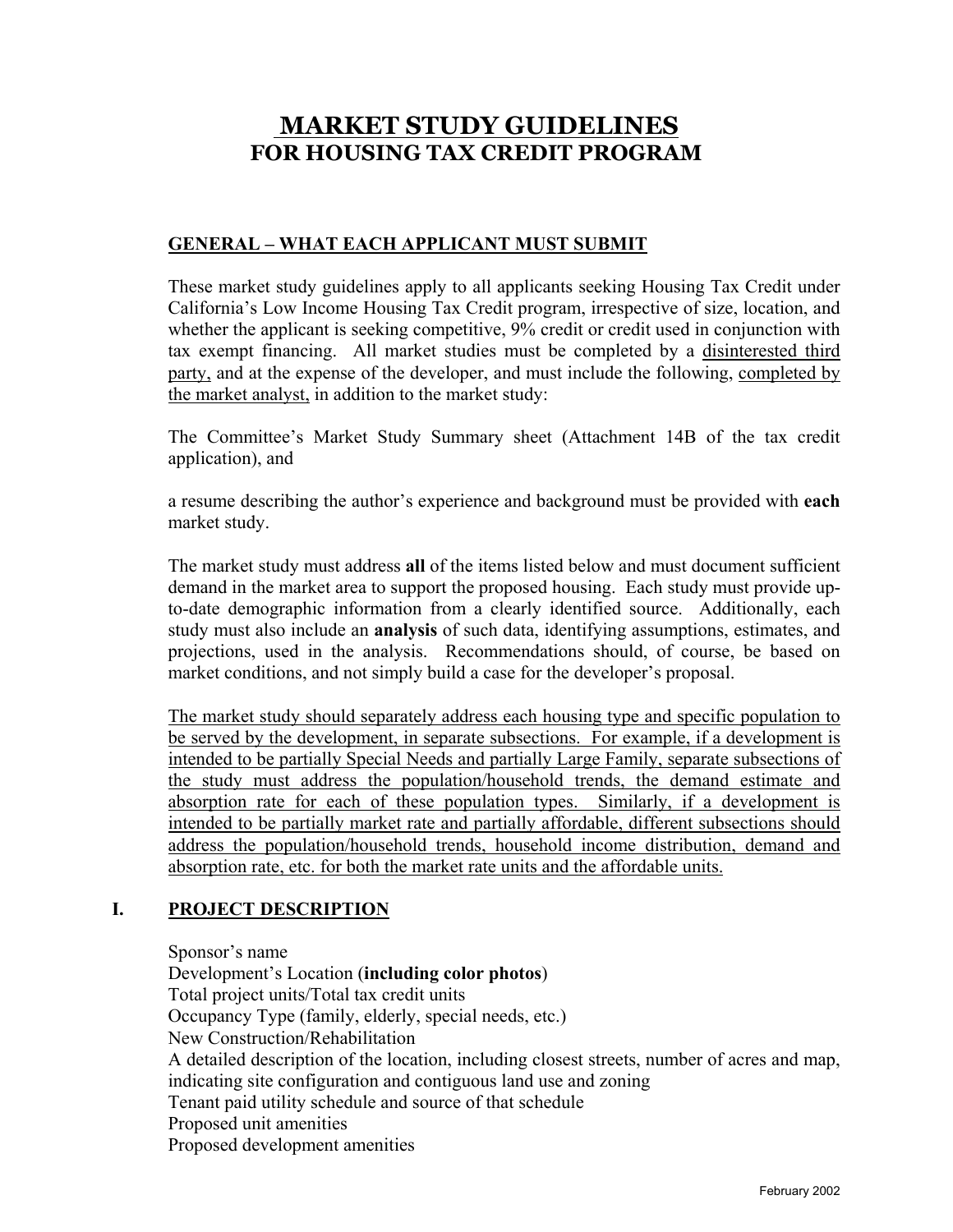Locational amenities and their distances from site

For rehabilitation proposals, current occupancy levels, rents being charged, and tenant incomes, if available, as well as detailed information with regard to the scope of work planned (new kitchen counters, for example).

#### **II. DELINEATION OF MARKET AREA**

Identify the geographic market area from which potential renters are expected to come and provide a reasonable rationale for the suggested market area, taking into account political and natural boundaries, experience of nearby comparable developments, etc. Provide a scaled for distance map of the suggested market area that identifies the proposed development, the locational amenities, and the comparable rental developments.

#### **III. MARKET AREA ECONOMY**

For all proposals except elderly, provide the following:

Employment by industry – numbers and percentages (For example, services  $-150,00(20\%)$ ). The major current employers and anticipated expansions, contractions in their workforces, as well as newly planned employers and their impact on employment in the market area.

Unemployment trends for the market area and, where possible, the county – total workforce figures and number and percentage unemployed.

#### **IV. POPULATION AND HOUSEHOLD TRENDS**

Provide the following demographic information for **both** the market area and the minor civil division (city, village, township, etc.) in which the proposed project will be located. Projections must be prepared by one of the national proprietary data providers, for example, CACI, Claritas, etc. U.S. Census data, unless current, is only acceptable as historical data. If the market analyst does not agree with these projections, s/he must provide the reasoning, along with substitute projections. Population and households should be projected to the estimated time of market entry. For elderly proposals, data should be based on households ages 65 years plus. (Although the statutory requirement is younger, for purposes of the market study, TCAC will require use of age 65, since it more typically reflects the move-in age of tenants for elderly developments.)

#### A. Population Trends

- 1. Total Population.
- 2. Population by age group.
- 3. Number of elderly and non-elderly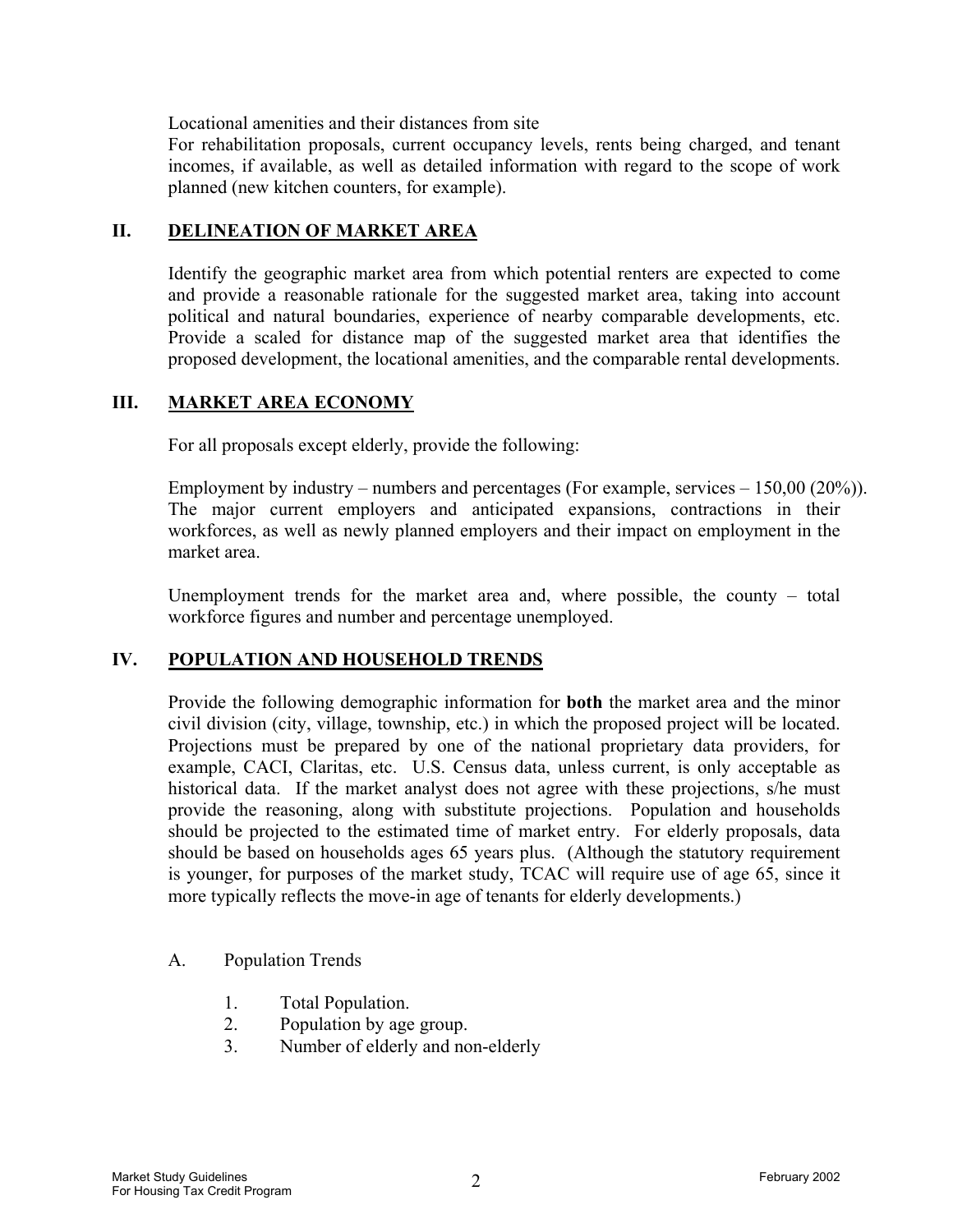- B. Household Trends
	- 1. Total number of households.
	- 2. Household by tenure; that is, the number of owner and renter households by elderly and non-elderly.
	- 3. Average household size.
	- 4. Renter households by number of persons in the household.

# **V. HOUSEHOLD INCOME DISTRIBUTION:**

Present an estimate of household income by tenure projected to the expected time of the development's market entry. (Elderly proposals should reflect the income distribution of elderly households only.) Make income projections based upon reasonable assumptions, which assumptions must be provided.

### **VI. DEMAND ESTIMATE:**

Use the applicable incomes and rents in the development's tax credit application. The estimated demand must be based upon current households and projected household growth. Assume that market rate households will spend up to 30% of their income for gross rent, and lower income households up to 40% for their gross rent. Demand should be calculated for each proposed rent level and each bedroom size. Income qualified households should not be double counted.

Below is an example of a demand analysis. Reliable local sources are preferable to regional sources. *TCAC staff should be able to reconstruct your estimate of demand – step by step. The percentages used are for example only - market studies must use percentages based upon actual market data or other reliable sources.*

|    | Number of existing households for current year.                                                                                                                                     | 40,000                       |
|----|-------------------------------------------------------------------------------------------------------------------------------------------------------------------------------------|------------------------------|
| 2. | Number of renters.                                                                                                                                                                  | $x 30\% = 12,000$            |
| 3. | Number of income-qualified renter households.                                                                                                                                       | $12,000 \times 18\% = 2,160$ |
|    | Movership or turnover rate. (Using identified,<br>reliable data sources, estimate the percentage of<br>renter households that move into different rental<br>units in a given year.) | $2,160 \times 35\% = 756$    |
|    | Estimated annual demand from existing rental                                                                                                                                        |                              |
|    | households.                                                                                                                                                                         |                              |

# A. Demand From Existing Households: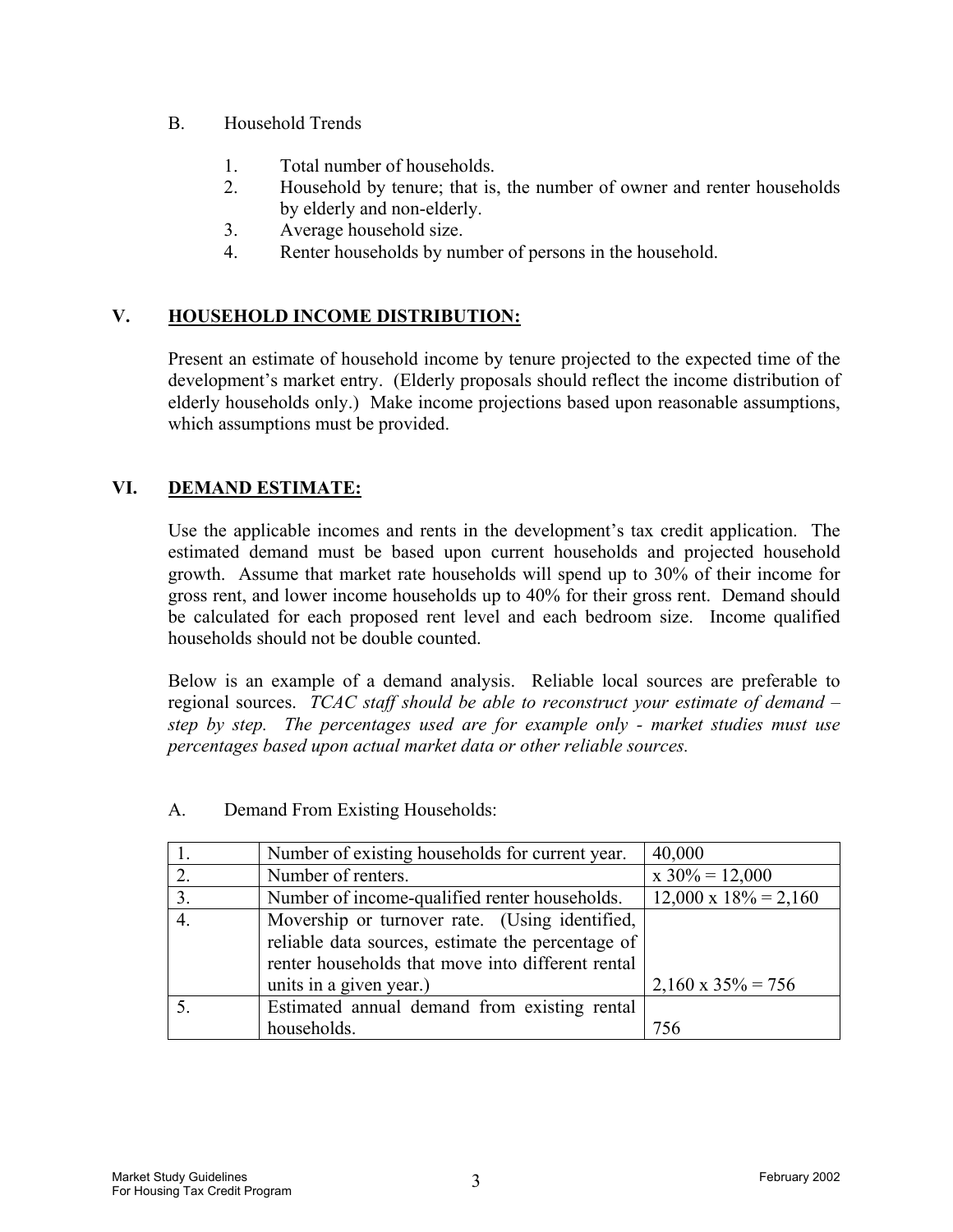B. Demand from New Households:

|                                                                                                                                                                                                                                                                   | Estimate the number of new, additional renter<br>households by the time the project enters the<br>market                                       | <b>200</b>             |  |
|-------------------------------------------------------------------------------------------------------------------------------------------------------------------------------------------------------------------------------------------------------------------|------------------------------------------------------------------------------------------------------------------------------------------------|------------------------|--|
|                                                                                                                                                                                                                                                                   | Estimate the annual growth. This is the number<br>of new households divided by the number of<br>years between the current household number and |                        |  |
|                                                                                                                                                                                                                                                                   | the market entry number.                                                                                                                       | $200 \div 2 = 100$     |  |
| $\mathfrak{Z}$                                                                                                                                                                                                                                                    | Number of income-qualified renter households.                                                                                                  | $100 \times 18\% = 18$ |  |
|                                                                                                                                                                                                                                                                   | Estimated annual demand from new households.                                                                                                   | -18                    |  |
| $T_{i+1}$ , $T_{i}$ , $T_{i+1}$ , $T_{i+1}$ , $T_{i+1}$ , $T_{i+1}$ , $T_{i+1}$ , $T_{i+1}$ , $T_{i+1}$ , $T_{i+1}$ , $T_{i+1}$ , $T_{i+1}$ , $T_{i+1}$ , $T_{i+1}$ , $T_{i+1}$ , $T_{i+1}$ , $T_{i+1}$ , $T_{i+1}$ , $T_{i+1}$ , $T_{i+1}$ , $T_{$<br>$\sqrt{ }$ |                                                                                                                                                |                        |  |

C. Total annual demand from existing and new renter households:  $756 + 18 = 774$ 

# **VII. ABSORPTION RATE:**

The market study should provide an estimate of the expected absorption rate, including the time required to reach 95% occupancy. The absorption rate determination should consider such factors as the overall estimate of new household growth, the available supply of competitive units, observed trends in absorption of comparable units, and the availability of subsidies and rent specials. (The absorption period is considered to start as soon as the first units are released for occupancy.)

# **VIII. COMPETITIVE RENTAL MARKET:**

The market study must identify what developments are currently available to serve the target market, and provide sufficient information on existing developments to allow a reviewer who is unfamiliar with the area to understand the current market conditions.

At least three (3) comparable rental properties within one mile (or, in the case or rural projects where comparables do not exist within one mile, in the market area) of the subject property should be included in the market analysis. The analysis should include information on all rental developments that can be considered "true comparables" available to serve the target market. This includes those existing developments with comparable financing, developments serving the same market, developments of comparable age, and developments with comparable amenities. The analyst must indicate which developments in the market area s/he determines to be the most directly comparable, and why. Further, a rent comparability must be done, and a demonstration made that the tenant paid rents for each tax credit unit type in the proposed development will be at least 10% below rents for the same unit types in the comparable rental properties.

The following information must be provided for competitive rental developments in the market area.

- A. Name, address, and telephone number of the development.
- B. Age of the development.
- C. Number of units by bedroom size and structure type